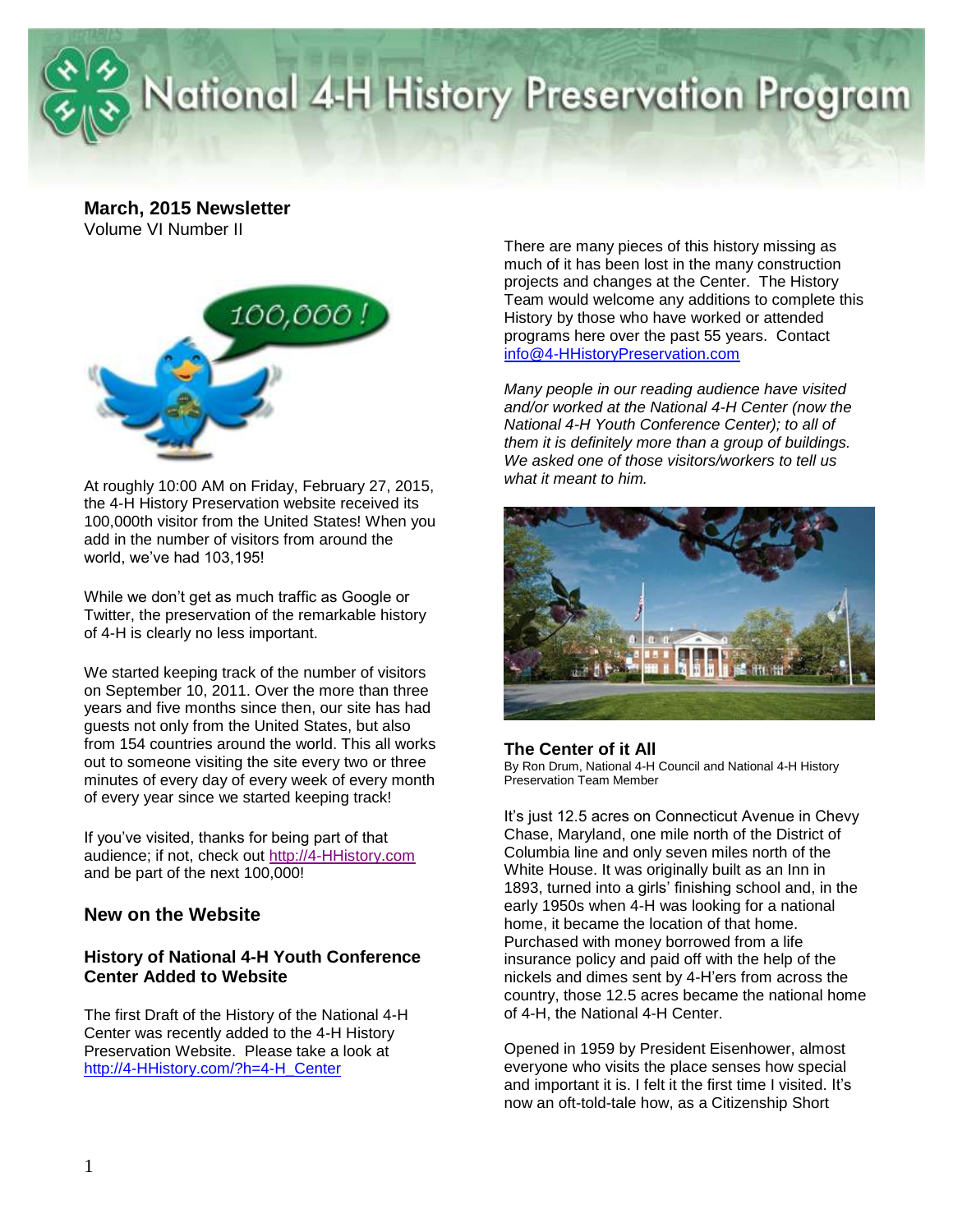Course delegate in 1973, I sat on the front steps of old Smith Hall and thought "I'm going to work here someday." Even I could not have guessed that I'd actually return three times to do so.

I first returned in 1979 to serve as one of the first Citizenship Washington Focus (CWF) Program Assistants, the year Citizenship Short Course became CWF. By then things had changed. National 4-H Council had been created in 1976 by joining the National 4-H Service Committee with the National 4-H Foundation. Smith Hall had become J. C. Penney Hall, rebuilt with a sizeable gift from J. C. Penney. A new dormitory and conference room complex (Firestone, McCormick, and Kellogg Halls) now comprised the recreated campus; Turner and Warren Halls still stood to the left and right of J.C. Penney Hall as if guards.



1979 4-H Program Assistants at Citizenship Washington Focus make a human pyramid as part of their team building exercise.

The Supply Service stayed in Turner Hall. The Program Assistants (PAs) stayed in Warren Hall, named for Gertrude Warren, the first head of Girls Club Work at USDA. Twenty-eight early 20 somethings found ourselves living together for three months in that small building – I wonder what the fire marshal thought! I roomed with Thomas Tell Tyler Thompson from Tennessee in a basement bedroom. A little stream would flow through it whenever it rained – until they fixed the foundation.

Tyler, as he liked to be called, would open CWF each week by announcing, *a la* Harold Hill of The Music Man, "Now either you are closing your eyes to something you don't wish to acknowledge or you are simply not aware of the caliber of opportunities awaiting you here at the National 4-H Center!"

In January 1980 I left Council to try my hand at 4-B in Botswana but returned again in 1981, welcomed back by Ray Crabbs and Francis Pressly; assigned to the staff of Jean Cogburn and John Allen. Although against policy, I began dating a co-worker named Phyllis Dupuis. We got around policy in 1983 by getting married; one of many such "connections made at the National 4-H Center (perhaps another story?)." It was during this time that Louise Kilpatrick told me, "If you want to be successful in Extension, you need to leave Council and work in a county. That is where the real work of 4-H occurs." So, in 1984, I left Council to see if Louise was right.

As a 4-H Agent in Massachusetts, then a member of Maine's 4-H staff, I had many happy occasions to return to the National 4-H Center with delegations to CWF, National 4-H Conference and other programs. However, it wasn't until 2002 that I was able to return again as an employee – this time to coordinate the development and implementation of 4-H Afterschool under the direction of Dr. Eddie Locklear. Eddie retired and 4-H Afterschool became an essential vehicle for 4-H; my work continued with 4-H Science and grant management.

But when the day arrives that I leave for the third time, perhaps I'll think of how Patti, one of the '79 PAs, expressed her feelings as she prepared to return home at the end of that summer, "It's not like going home, it's like leaving home. You've become family." Leaving Council can be something like that. I know I'll hear the words of Dot Emerson. As the '79 PAs departed she said, "What I have learned from you would be like living in a foreign country. New ideas, new freedoms, nonsense, laughter, and enlightenment." That is what being at the National 4-H Center is like.

The National 4-H Center. It's just a few buildings located on 12.5 acres in Chevy Chase, Maryland. Yet it is so much more.

#### **Historic 4-H Trivia 4-H was a Career Starter for Popular TV Host**

During a major 4-H push with urban programming in the 1960s, a local television station in Indianapolis, Station WLWI (now WTHR), created a weekly 4-H Saturday morning show called "Clover Power." The show's host was a young David Letterman, later to become a late night network talk show host.

For more interesting historic 4-H trivia please visit [http://4-HHistory.com/?h=Trivia](http://4-hhistory.com/?h=Trivia)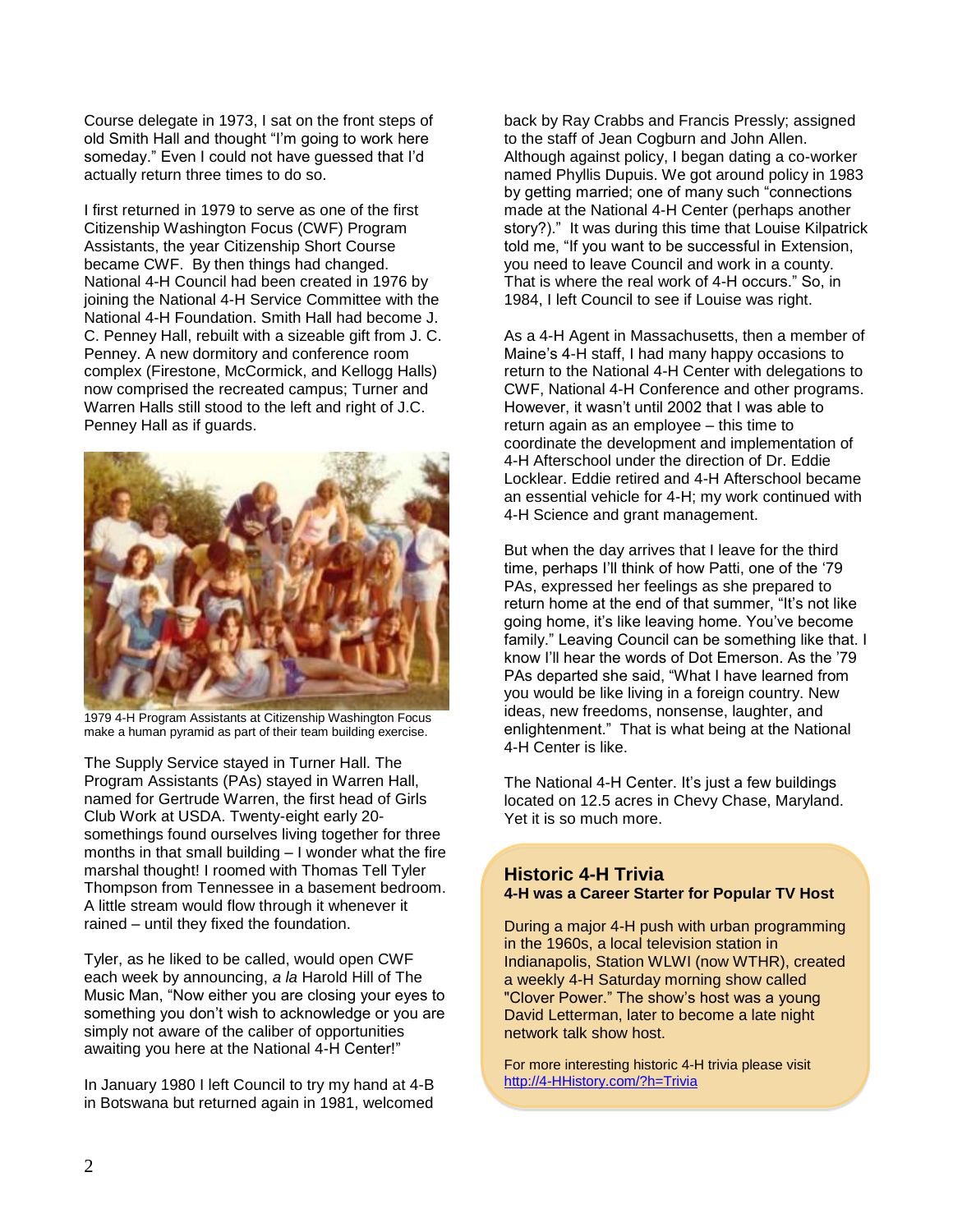#### **Public and Private Partnerships Make 4-H Strong**

The following story is from the "National Compendium of 4-H Promotion and Visibility" section on the National 4-H History Websit[e http://4-HHistory.com/?h=4-H\\_Promotion](http://4-hhistory.com/?h=4-H_Promotion)



The nation's First Lady, Mrs. Patricia Nixon, and Mr. J. C. Penney meet at the White House to discuss their role in 4-H as honorary 4-H co-chairmen of the National 4-H Club Foundation's Advisory Council. With them is Barbara Evans, 4-H'er from Cheyenne, WY.

Mrs. Richard M. Nixon and Mr. J. C. Penney were named honorary co-chairmen of the National 4-H Club Foundation Advisory Council in 1968. The announcement came from Howard C. Harder, chairman of CPC International, Inc. (formerly Corn Products Company), and head of the Advisory Council. Harder explained that the Council's first task would be to raise \$9 million to expand the National 4-H Center.

The First Lady, who was a 4-H'er in Los Angeles County, California, said "America has always been a land rich in constructive youth leadership. Today the need for this is greater than ever."

"I shall always be an enthusiastic supporter of the fine work of 4-H," Penney, the then-93-year-old department chain store founder said.

Mrs. Nixon and Mr. Penney certainly exemplify the use of highly recognizable people to bring added visibility to a major 4-H project.

See more historic 4-H promotions at [http://4-HHistory.com/?h=4-H\\_Promotion](http://4-hhistory.com/?h=4-H_Promotion)

**Sign up to receive regular 4-H History News emails at:** 

http:**//**[4-HHistoryPreservation.com/news/](http://4-hhistorypreservation.com/news/)

#### **National 4-H Donor Support Added to History Website**

Over the past year the history of the private sector and 4-H donors at the national level has been researched and is now up on the National 4-H History Preservation website. For nearly a century National 4-H Council and its two predecessor organizations – National 4-H Club Foundation and National 4-H Service Committee (earlier called the National Committee on Boys' and Girls' Club Work) – has secured funding for the support of 4-H programs across America and around the world.

Funds have been generous, coming from large corporations and small businesses, banks, foundations and associations, governmental agencies, state and county 4-H foundations, 4-H leaders' councils, and from individuals and trusts, totaling well over a million gifts.

This new section attempts to document the most relevant areas of this support from a historical perspective: it is still a "work in progress" as they say, adding information as it is researched and located. It will never be complete. Some records have been lost. In many cases we listed the most significant donations, not attempting to document each and every gift or pledge. It's for this reason that this new donor support segment has been added to the site in PDF format. This segment is located in the National 4-H History section of the website at: [http://4-HHistory.com/?h=Donor\\_Support](http://4-hhistory.com/?h=Donor_Support)



## **Youth-Produced Media to be Featured at FilmFest 4-H**

The national 4-H film festival known as "FilmFest 4-H" invites youth-produced videos/films to be submitted for judging prior to the event on June 14- 17 in St. Louis, Missouri.

Plunging into history through the unique lenses of American youth, seven pilot states (CA, CT, MO, SC, UT, VT and WV) tested multiple ways to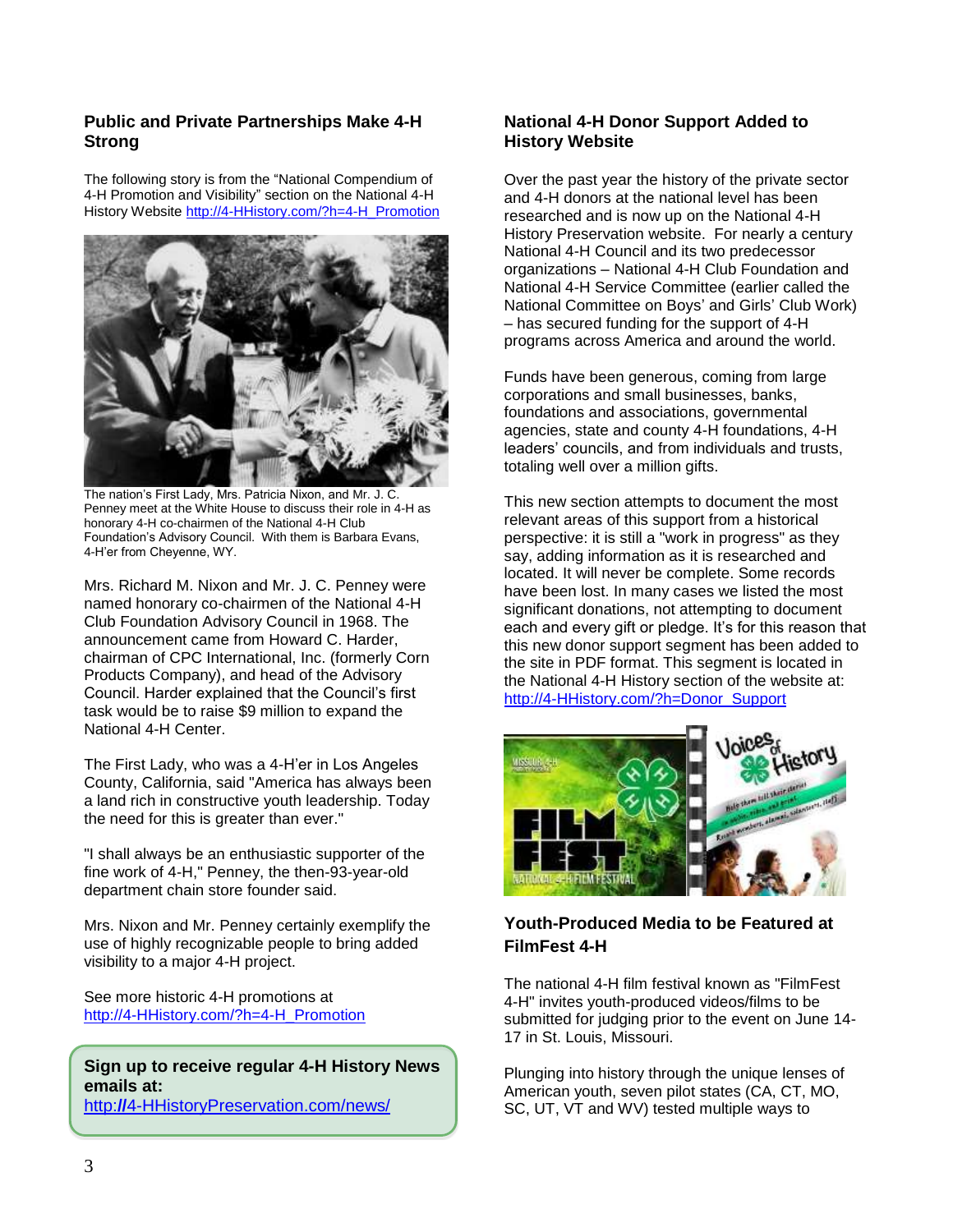document the 4-H memories of staff, volunteers, and supporters through the "Voices of 4-H History" project. Banners flew at fairs and posters were hung at museums, while films were shown at festivals and on TV. As we work to increase public awareness of the first 100 years of 4-H and Extension history, a process for youth-produced media was developed. This process continues to guide training of youth/adult teams as they recruit, interview, produce and edit exciting stories about the legacy of the Smith-Lever Act of 1914.

The deadline for submission is May 15, 2015. To submit a video/film for judging, the fee is \$15 if paid between March 1 and April 15 or \$20 if paid between April 16 and May 15. For those planning to attend FilmFest 4-H, the registration fee is \$119 if paid between March 1 and April 15 or \$129 if paid between April 16 and May 30. For filming resources [http://4h.missouri.edu/go/events/filmfest/filmmakerre](http://4h.missouri.edu/go/events/filmfest/filmmakerresources.htm) [sources.htm](http://4h.missouri.edu/go/events/filmfest/filmmakerresources.htm)

For the third year in a row, the National 4-H History Preservation Team will help sponsor the category, "Voices of 4-H History" at FilmFest 4-H. Many of those films will be selected to be posted to the National 4-H History Website as well as on the FilmFest 4-H site. These films will be exhibited widely to improve public awareness of 4-H and Extension programs.

To learn more about getting involved in this effort, please visit the "Voices of History" page at [http://4-](http://4-hhistorypreservation.com/voices) [HHistoryPreservation.com/voices](http://4-hhistorypreservation.com/voices) or email [info@4-](mailto:info@4-HHistory.Preservation.com.) [HHistory.Preservation.com](mailto:info@4-HHistory.Preservation.com.) To learn more about FilmFest 4-H and the resources available there, please visit<http://4h.missouri.edu/filmfest/>

### **You can be part of the 4-H History Preservation Program**. **Give a Tax Deductible Gift.**

Mail a check payable to *National 4-H Council* **at:** National 4-H History Preservation Program National 4-H Council PO Box 37560 Baltimore, MD 21275-5375

Please write **4-H History Preservation Program** on the memo line of your check.

### **Partner with Us to Design a 4-H History Staff Development Component**

٠ **MARKETING** of 4-H potatoes grown in the<br>Matte county 4M project was begun<br>with this lood of bulk and socked<br>stock in the Kansas City A & P su-<br>parmarket, where the display created much in terest assaug pofrons and fine publicity for 4.H. ۵



Learning about the many successful 4-H promotions and programs of the past can help professionals and volunteers in making their programs relevant to today's audiences.

4-H has been at the forefront of experimental and experiential youth education since its very inception. Understanding the evolutionary history of 4-H has been shown to enhance the knowledge of this educational youth development base for both professional staff and volunteer leaders; hence our theme *"Preserve 4-H History, the Foundation of our Future."* This history reflects exciting "Learn by Doing" programs and methodology which is still relevant for designing contemporary 4-H Youth education. Learning the progressive best practices in 4-H history can further strengthen the structure and delivery of today's programs.

The National 4-H History Preservation Team would like to partner with one or more states to develop and pilot-test a history component as an integral part of staff development curriculum. The Team invites you to:

- 1. Identify any 4-H history content currently being used in your state; and
- 2. Identify 4-H staff who may have interest in partnering with the Team to design a 4-H History Component as a base for future staff development.

The 4-H History Team has digitized volumes of documents, photographs and instructional materials on the history website as well as compiled histories in a number of national programs to contribute to this knowledge base.

Please send your information about current 4-H History components in your staff development curriculum and/or indication that you would like to partner with us [info@4-HHistoryPreservation.com](mailto:info@4-HHistoryPreservation.com)

.